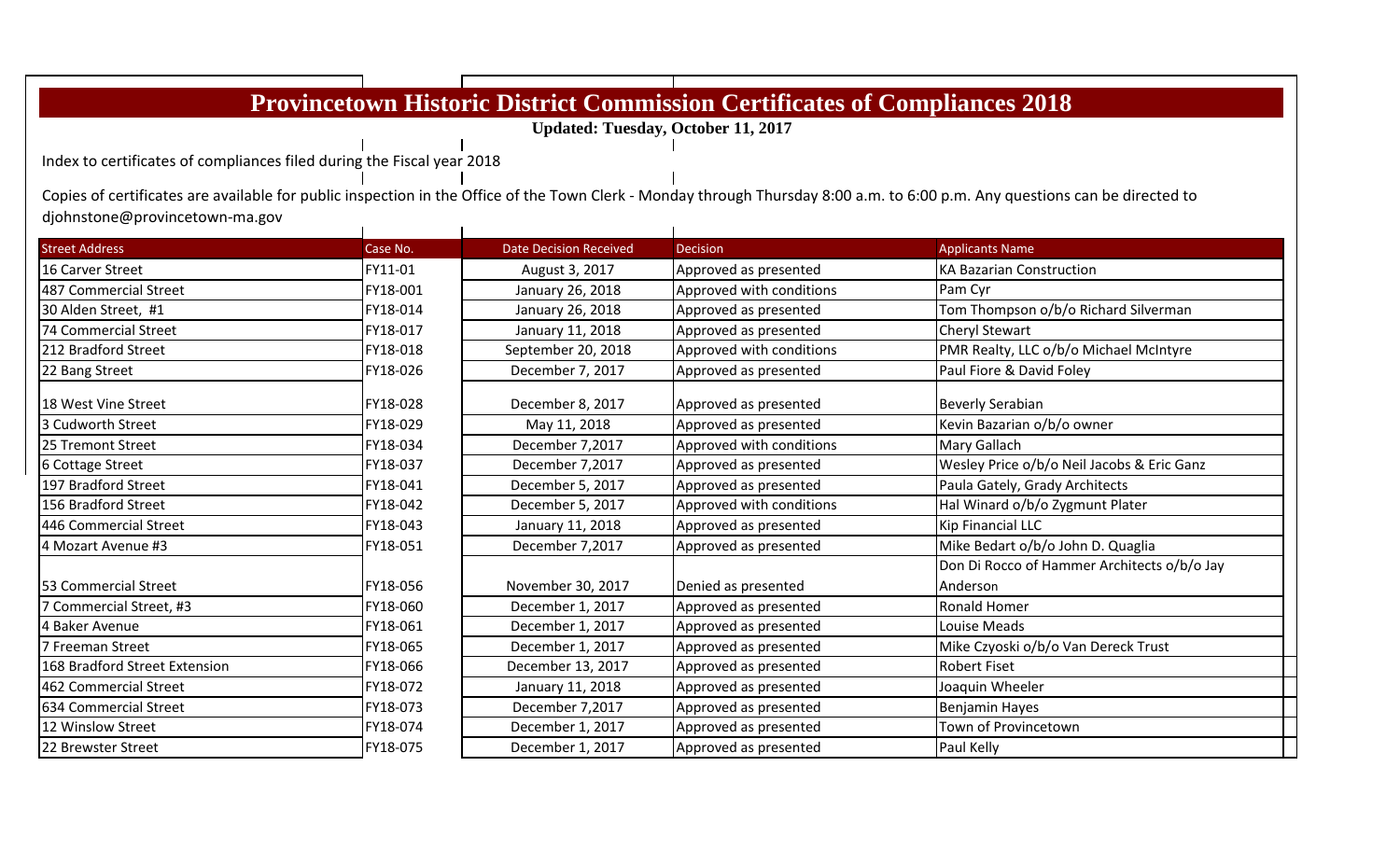| 109 Commercial Street            | FY18-077      | December 5, 2017   | Approved as presented    | Paul Kelly o/b/o Blue Shutters Nominee Trust   |
|----------------------------------|---------------|--------------------|--------------------------|------------------------------------------------|
| 11 Brewster Street               | FY18-078      | January 11, 2018   | Approved as presented    | Mark Kinnane o/b/o Barry Peskin                |
| 423 Commercial Street            | FY18-082      | November 30, 2017  | Approved with conditions | Peg Burgess                                    |
| 206 Bradford Street              | FY18-09       | September 18, 2017 | Approved with conditions | <b>Tammy Arcuri</b>                            |
| 22 Alden Street, #3              | FY18-090      | December 1, 2017   | Approved with conditions | <b>Richard Silva</b>                           |
| 5 Dyer Street                    | FY18-101      | January 11, 2018   | Approved as presented    | Pavel Fiodarauo                                |
| 43 Commercial Strreet, Unit B    | FY18-108      | December 22, 2017  | Approved as presented    | Robert Henrique                                |
| 315A Commercial Street           | FY18-109      | December 22, 2017  | Approved as presented    | <b>Leonard Enos</b>                            |
| 6 Cottage Street                 | FY18-116      | January 24, 2018   | Approved as presented    | Don Di Rocco of Hammer Architects              |
| 349 Commercial Street            | FY18-119      | March 9, 2018      | Approved as presented    | <b>Frederick Schdenburg</b>                    |
|                                  |               |                    |                          |                                                |
| 212-214 Commercial Street        | FY18-121      | January 26, 2018   | Approved as presented    | Ben De Rugten o/b/oNew Art Realty Corporation  |
|                                  |               |                    |                          | Don Di Rocco of Hammer Architects o/b/oCinthia |
| 18 Pleasant Street, #3           | FY18-122      | January 11, 2018   | Approved as presented    | Cross & Anna Vicente                           |
| 155 Bradford Street              | FY18-124      | January 11, 2018   | Approved as presented    | Stevens/Deahl                                  |
| 4 Fishburn Court                 | FY18-13       | October 6, 2017    | Approved with conditions | Fine Art's Work Center                         |
| 371 Commercial Street            | FY18-130      | January 11, 2018   | Approved as Presented    | Joachim Sandbichler                            |
| 352 Commercial Street            | FY18-133      | January 11, 2018   | Aproved as presented     | Pavel Fiodarauo/b/owareham Mills Trust Group   |
| 352 Commercial Street            | FY18-133      | January 11, 2018   | Denied as presented      | Pavel Fiodarauo/b/owareham Mills Trust Group   |
| 45 Commercial Street             | FY18-135      | February 22, 2018  | Approved as presented    | David Franco                                   |
| 56 Bradford Street               | FY18-137      | January 26, 2018   | Approve as presented     | Hall Winard o/b/o Brian Cabral                 |
| 76 Commercial Street, Unit #1    | FY18-139      | March 9, 2018      | Approved as presented    | Fadi Hanna                                     |
| 100 Alden Street, Seashore Point | FY18-140      | February 22, 2018  | Approved as presented    | Jeff Perry                                     |
| 394 Commercial Street            | FY18-142      | February 22, 2018  | Approved as presented    | 394 Commercial Street LLC                      |
| 3 Atlantic Avenue                | FY18-15       | September 18, 2017 | Approved as presented    | Tom Thompson o/b/o Robert Sanborn              |
|                                  |               |                    |                          | Peter Property Management o/b/o The Willows    |
| 25 Tremont Street                | FY18-153      | February 27, 2018  | Approved with conditions | Condominium                                    |
| 8A Commercial Street             | FY18-154      | February 27, 2018  | Approved as presented    | Andrew Linderao/b/o Ed & Dotie Freita          |
|                                  |               |                    |                          | KA Bazarian Construction o/b/o Joanne Cancro & |
| 8D Commercial Street Unit A      | FY18-155      | February 27, 2018  | Approved with conditions | Charlene Allen                                 |
| 166 Commercial Street            | FY18-156      | February 27, 2018  | Approved as presented    | Tom Thompson o/b/o Premier Inns, LLC.          |
| 84 Commercial Street             | FY18-157      | February 27, 2018  | Approved as presented    | Laurie Delmolino                               |
| 9 Arches Street                  | FY18-165      | March 9, 2018      | Approved as presented    | Don Di Rocco o/b/b Steven Rayl & Scott Presley |
| 5 Brewster Street                | FY18-165, 166 | March 9, 2018      | Approved as presented    | Lisa R. West                                   |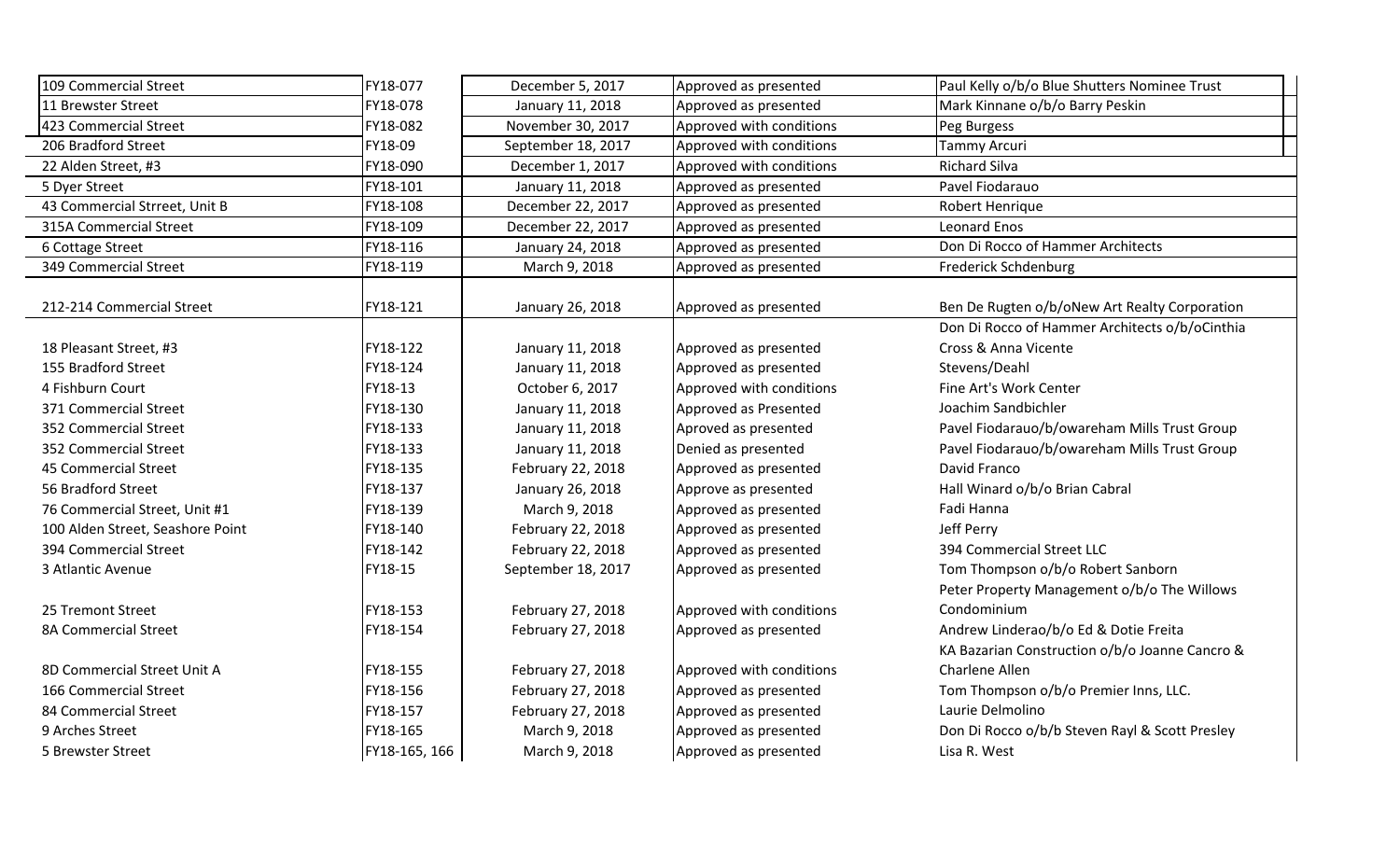| 26 Bradford Street         | FY18-169 | May 11, 2018       | Approved with conditions | Ted Smith o/b/o Mitchell Klein                |
|----------------------------|----------|--------------------|--------------------------|-----------------------------------------------|
| 466 Commercial Street      | FY18-172 | November 20, 2018  | Approved as presented    | Deborah Paine o/b/o Stehen & Gael Poltraer    |
| 535 Commercial Street      | FY18-173 | March 9, 2018      | Aproved as presented     | Tim U II                                      |
| 348 Commercial Street      | FY18-174 | March 9, 2018      | Approved as presented    | Peter McDonald                                |
| 3 Atkins Lane              | FY18-175 | June 19, 2018      | Approved as Presented    | George Rogers and Patric Gavin Watson         |
| 225 Commercial Street      | FY18-176 | March 9, 2018      | Approved with conditions | Loic Rossignon                                |
| 10 Court Street            | FY18-187 | May 11, 2018       | Approved as presented    | Sandra Anderson                               |
| 4 Young's Court            | FY18-189 | August 23 2018     | Approved as presented    | <b>Swain Costruction for Mark Stenek</b>      |
| 18 Priscilla Alden Road    | FY18-190 | June 19, 2018      | Approved as presented    | Tom Thompson o/b/o Bruce Heron                |
| 16 Carver Street           | FY18-191 | May 11, 2018       | Approved as presented    | Dolphin Development                           |
| 307 Bradford Street        | FY18-193 | May 11, 2018       | Approved as presented    | Hal Katzen                                    |
| 15 Center Street           | FY18-197 | May 11, 2018       | Deny without prejudice   | <b>Rupert Banhert</b>                         |
| 10 Whorfs Court            | FY18-201 | September 24, 2018 | Approved as presented    | Lisa Robb o/b/o Jeanne and Richard Berry      |
| 352 commercial Street      | FY18-202 | June 29, 2018      | Approved as presented    | WarehamInvestment Group                       |
| 177 Commercial Street      | FY18-221 | May 17, 2018       | Approved as presented    | Coastal Custome Builders o/b/o Our Moms, LLC  |
| 18 Pleasant Street, Unit 2 | FY18-222 | May 17, 2018       | Approved as presented    | Aaron Poirier                                 |
| 8 Webster Place            | FY18-223 | June 29, 2018      | Approved as presented    | David Tabenken                                |
| 8 Conwell Street           | FY18-236 | July 11, 2018      | Approved as presented    | David Balardini & James Lucie                 |
| 22 Franklin Street         | FY18-246 | November 20, 2018  | Approved as Presented    | Christopher Flint                             |
| 129 Commercial Stree       | FY18-248 | July 11, 2018      | Approved as presented    | <b>Alfred Pickard</b>                         |
| 6 Atwood Avenue            | FY18-249 | July 11, 2018      | Approved as presented    | <b>Custom Crafted Homes</b>                   |
| 12 Washington Street       | FY18-258 | November 20, 2018  | Approved as presented    | Thomas Sayers o/b/o John Crane                |
| 18 Pearl Street            | FY18-262 | July 11, 2018      | Approved as presented    | Lucy Siegel                                   |
| 130 Bradford Street        | FY18-263 | November 20, 2018  | Approved as presented    | William Rogers o/b/o Milan Realty             |
| 336 Commercial Street #2   | FY18-267 | June 29, 2018      | Approved as Presented    | Reina Stephani                                |
| 214 Commercial Street      | FY18-268 | August 23 2018     | Approved as presented    | Peter Grosso                                  |
| 20 Court Street, #1        | FY18-27  | October 6, 2017    | Approved as presented    | BF Architects, Bill Furnacian Architects      |
|                            |          |                    |                          | Steven Tait & David Cook/Don Di Rocco Hammer  |
| 425 Commercial Street      | FY18-270 | June 29, 2018      | Approved as presented    | Architects                                    |
| 3 Cook Street              | FY18-277 | June 29, 2018      | Approved as presented    | A.J. Santos Constructor                       |
| 22 Bang Street             | FY18-280 | November 20, 2018  | Approved as presented    | Paul Fiore                                    |
| 560 Commercial Street      | FY18-284 | December 28, 2018  | Approved as presented    | Whalen Restoration Services o/b/o Evelyn Simm |
| 348 Commercial Street      | FY18-289 | December 28, 2018  | Approved as presented    | Peter Mc Donald                               |